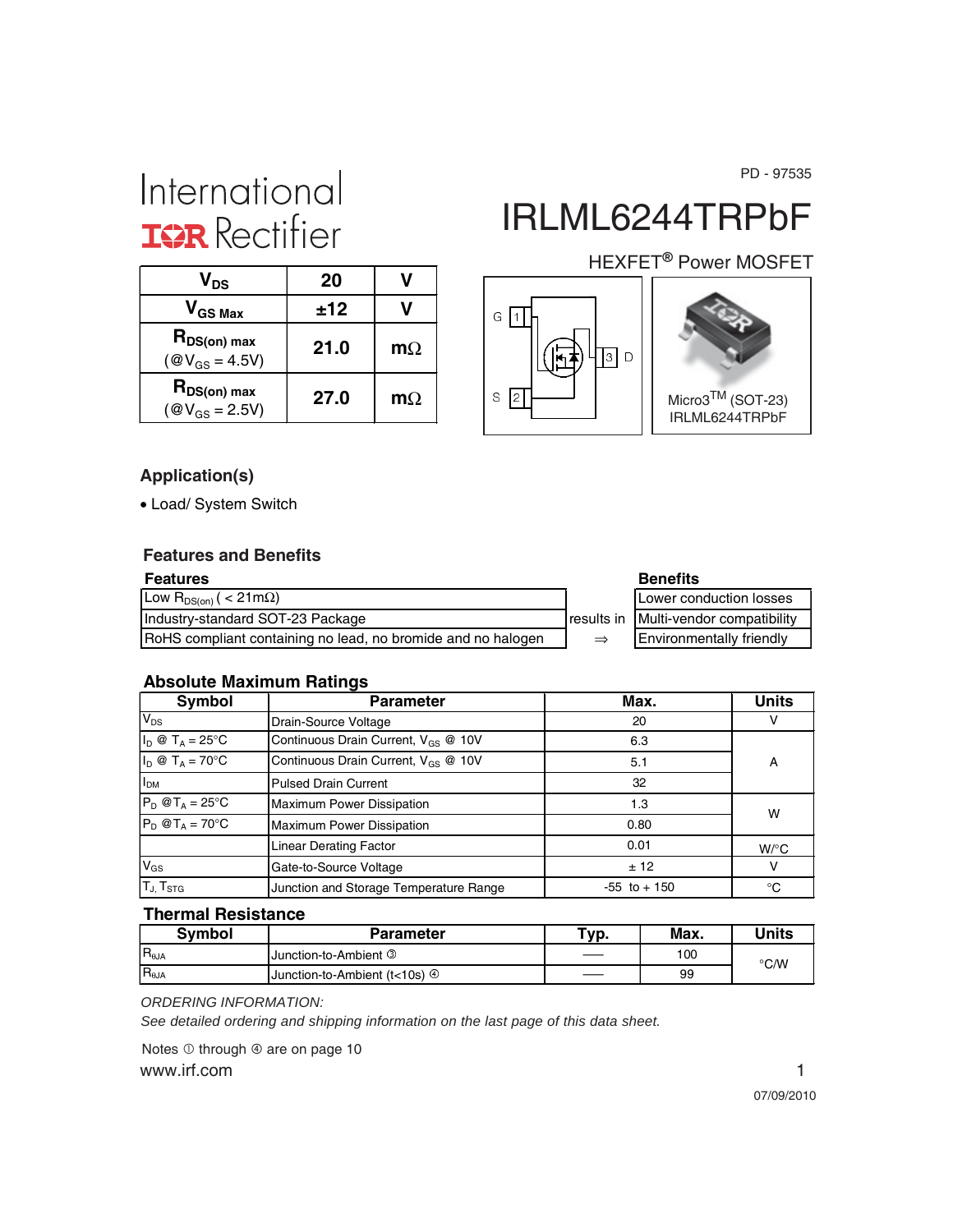| <b>Symbol</b>                             | <b>Parameter</b>                     | Min. | Typ. | Max.   | Units     | <b>Conditions</b>                               |
|-------------------------------------------|--------------------------------------|------|------|--------|-----------|-------------------------------------------------|
| $V_{(BR)DSS}$                             | Drain-to-Source Breakdown Voltage    | 20   |      |        | V         | $V_{GS} = 0V$ , $I_D = 250 \mu A$               |
| $\Delta V_{\rm (BR)DSS}/\Delta T_{\rm J}$ | Breakdown Voltage Temp. Coefficient  |      | 7.8  |        |           | mV/°C Reference to 25°C, $I_D = 1mA$            |
|                                           | Static Drain-to-Source On-Resistance |      | 16.0 | 21.0   | $m\Omega$ | $V_{GS} = 4.5V$ , $I_D = 6.3A$ 2                |
| $R_{DS(on)}$                              |                                      | —    | 22.0 | 27.0   |           | $V_{GS} = 2.5V$ , $I_D = 5.1A$ 2                |
| $V_{GS(th)}$                              | Gate Threshold Voltage               | 0.5  | 0.9  | 1.1    | V         | $V_{DS} = V_{GS}$ , $I_D = 10 \mu A$            |
| $I_{DSS}$                                 | Drain-to-Source Leakage Current      |      |      | 1.0    | μA        | $V_{DS}$ = 16V, $V_{GS}$ = 0V                   |
|                                           |                                      |      |      | 150    |           | $V_{DS} = 16V$ , $V_{GS} = 0V$ , $T_J = 125$ °C |
| $I_{GSS}$                                 | Gate-to-Source Forward Leakage       |      |      | 100    | nA        | $V_{GS} = 12V$                                  |
|                                           | Gate-to-Source Reverse Leakage       |      |      | $-100$ |           | $V_{GS} = -12V$                                 |
| $R_G$                                     | Internal Gate Resistance             |      | 1.7  |        | Ω         |                                                 |
| gfs                                       | Forward Transconductance             | 17   |      |        | S         | $V_{DS} = 10V$ , $I_D = 6.3A$                   |
| $Q_{g}$                                   | Total Gate Charge                    |      | 8.9  |        |           | $I_D = 6.3A$                                    |
| $Q_{gs}$                                  | Gate-to-Source Charge                |      | 0.68 |        | пC        | $V_{DS}$ = 10V                                  |
| $Q_{gd}$                                  | Gate-to-Drain ("Miller") Charge      |      | 4.4  |        |           | $V_{GS} = 4.5V$ <sup>②</sup>                    |
| $t_{d(on)}$                               | Turn-On Delay Time                   |      | 4.9  |        |           | $V_{DD} = 10V$ <sup>2</sup>                     |
| t,                                        | Rise Time                            |      | 7.5  |        |           | $I_D = 1.0A$                                    |
| $t_{d(off)}$                              | Turn-Off Delay Time                  |      | 19   |        | ns        | $R_G = 6.8\Omega$                               |
| $t_f$                                     | <b>Fall Time</b>                     |      | 12   |        |           | $V_{GS} = 4.5V$                                 |
| $C_{\text{iss}}$                          | Input Capacitance                    |      | 700  |        |           | $V_{GS} = 0V$                                   |
| $C_{\text{oss}}$                          | <b>Output Capacitance</b>            |      | 140  |        | pF        | $V_{DS} = 16V$                                  |
| $C_{\text{rss}}$                          | Reverse Transfer Capacitance         |      | 98   |        |           | $f = 1.0$ MHz                                   |

### Electric Characteristics @ T<sub>J</sub> = 25°C (unless otherwise specified)

#### **Source - Drain Ratings and Characteristics**

| Symbol                  | <b>Parameter</b>                 | Min. |     |     | Typ.   Max. Units | <b>Conditions</b>                                    |
|-------------------------|----------------------------------|------|-----|-----|-------------------|------------------------------------------------------|
| $\mathsf{I}_\mathsf{S}$ | <b>Continuous Source Current</b> |      |     | 1.3 |                   | MOSFET symbol                                        |
|                         | (Body Diode)                     |      |     |     | A                 | showing the<br>м                                     |
| $I_{\text{SM}}$         | <b>Pulsed Source Current</b>     |      |     | 32  |                   | integral reverse                                     |
|                         | (Body Diode)<br>$\circ$          |      |     |     |                   | p-n junction diode.                                  |
| $V_{SD}$                | Diode Forward Voltage            |      |     | 1.2 | v                 | $T_J = 25^{\circ}C$ , $I_S = 6.3A$ , $V_{GS} = 0V$ 2 |
| $t_{rr}$                | Reverse Recovery Time            |      | 12  | 18  | ns                | $T_J = 25^{\circ}C$ , $V_B = 15V$ , $I_F = 1.3A$     |
| $Q_{rr}$                | Reverse Recovery Charge          |      | 5.1 | 7.7 | nC                | $di/dt = 100A/\mu s$ <sup>②</sup>                    |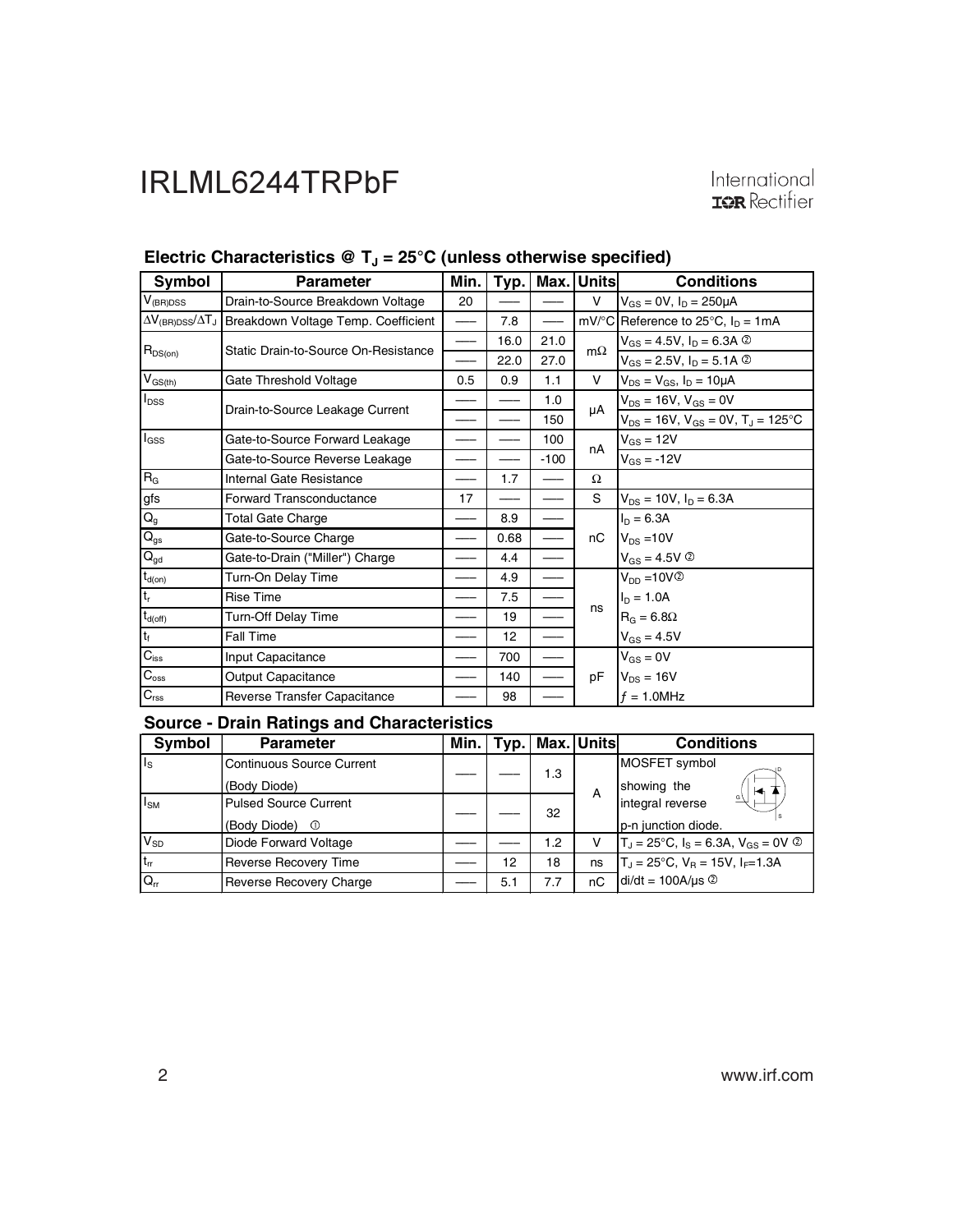







www.irf.com 3

International **IOR** Rectifier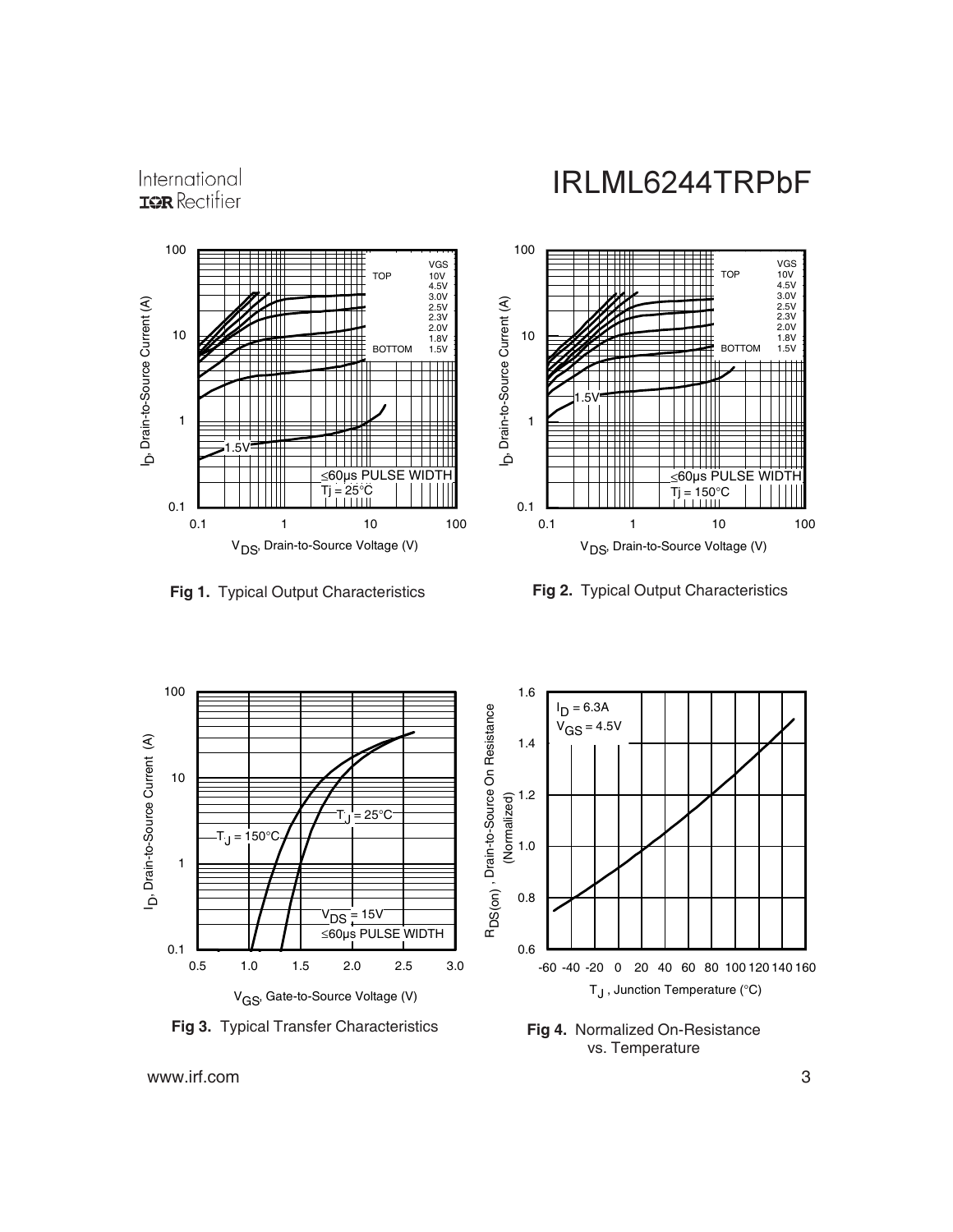

International **IOR** Rectifier

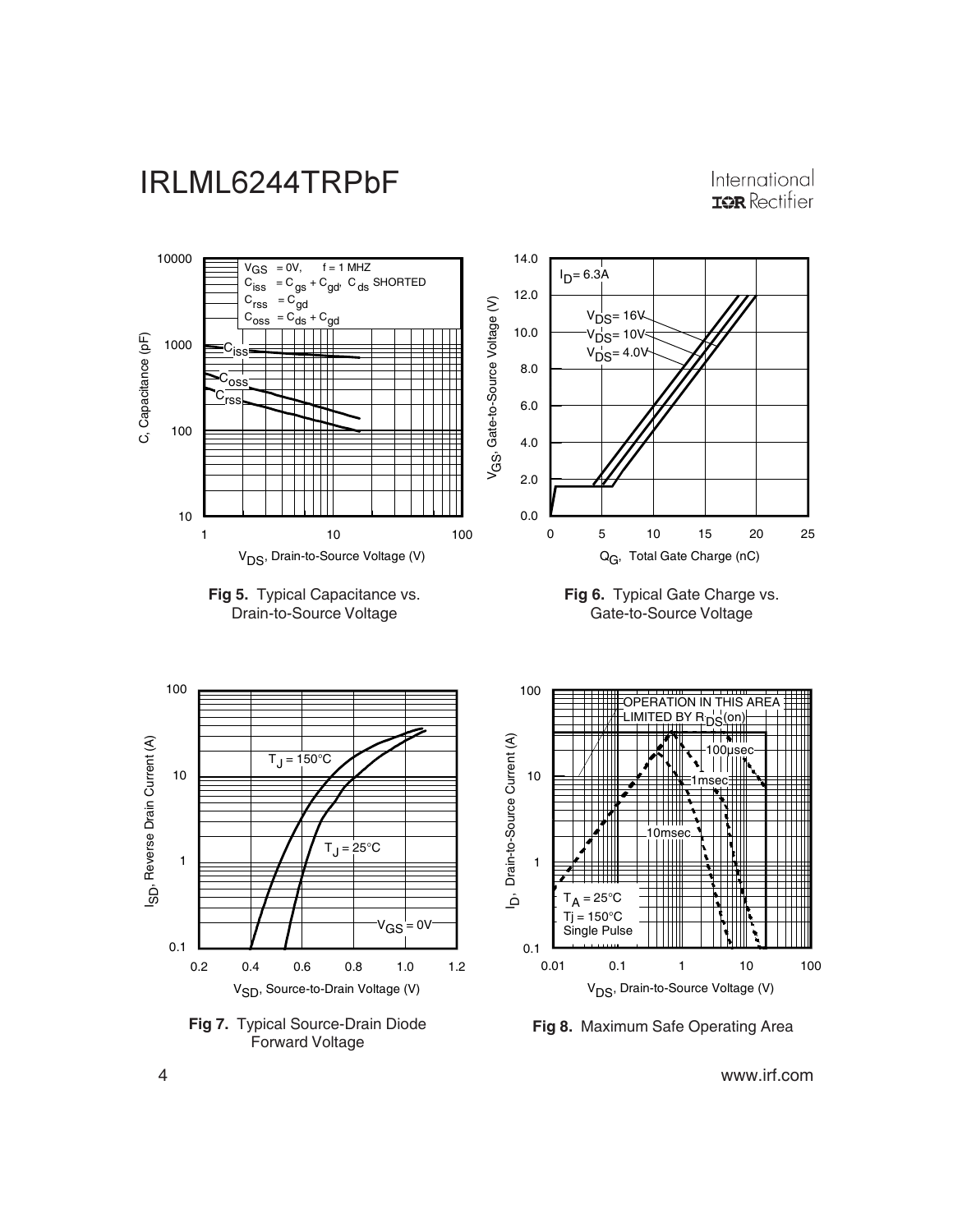#### International **IQR** Rectifier





# IRLML6244TRPbF



**Fig 10a.** Switching Time Test Circuit



**Fig 10b.** Switching Time Waveforms



**Fig 11.** Typical Effective Transient Thermal Impedance, Junction-to-Ambient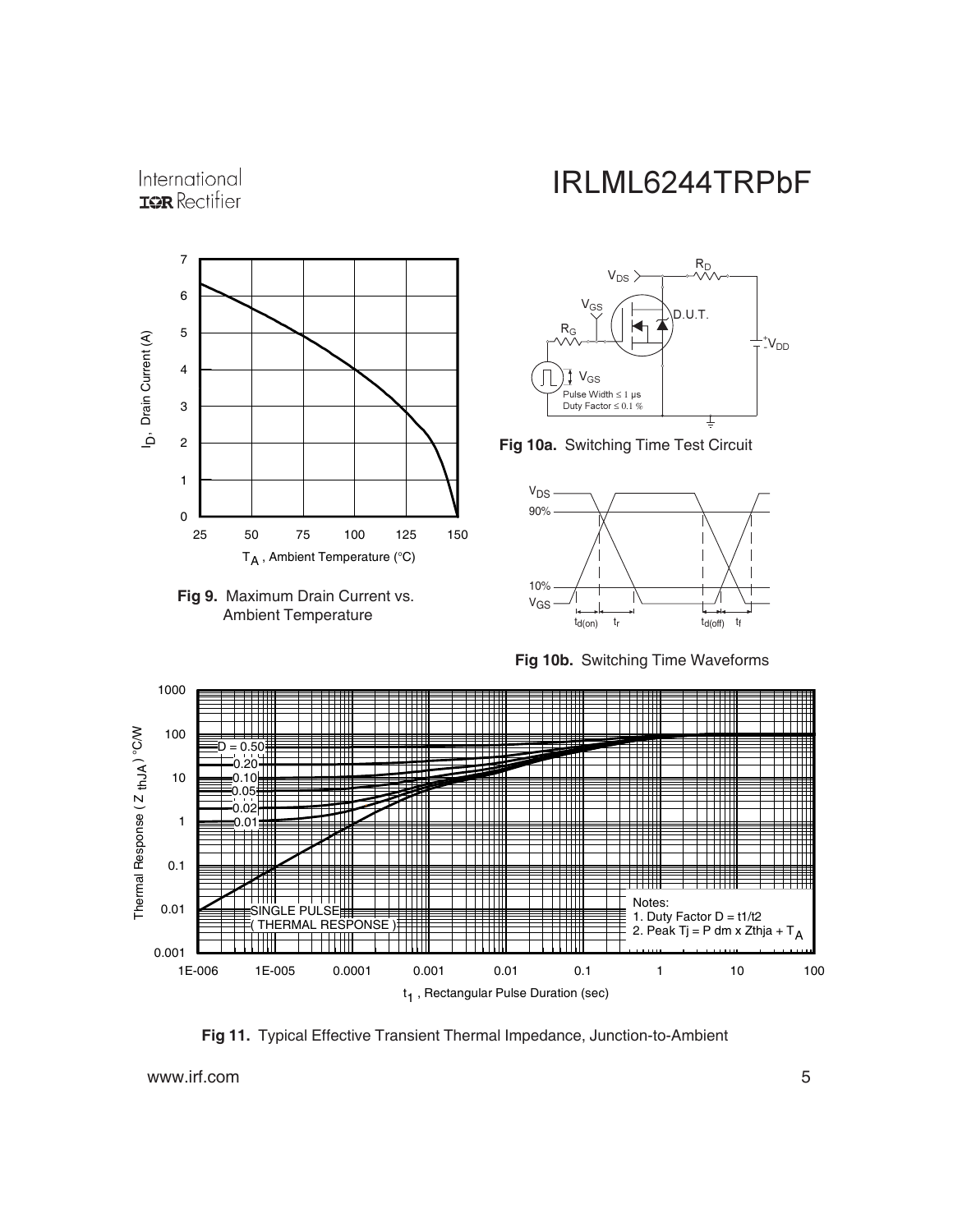International **IQR** Rectifier













**Fig 14a.** Basic Gate Charge Waveform **Fig 14b.** Gate Charge Test Circuit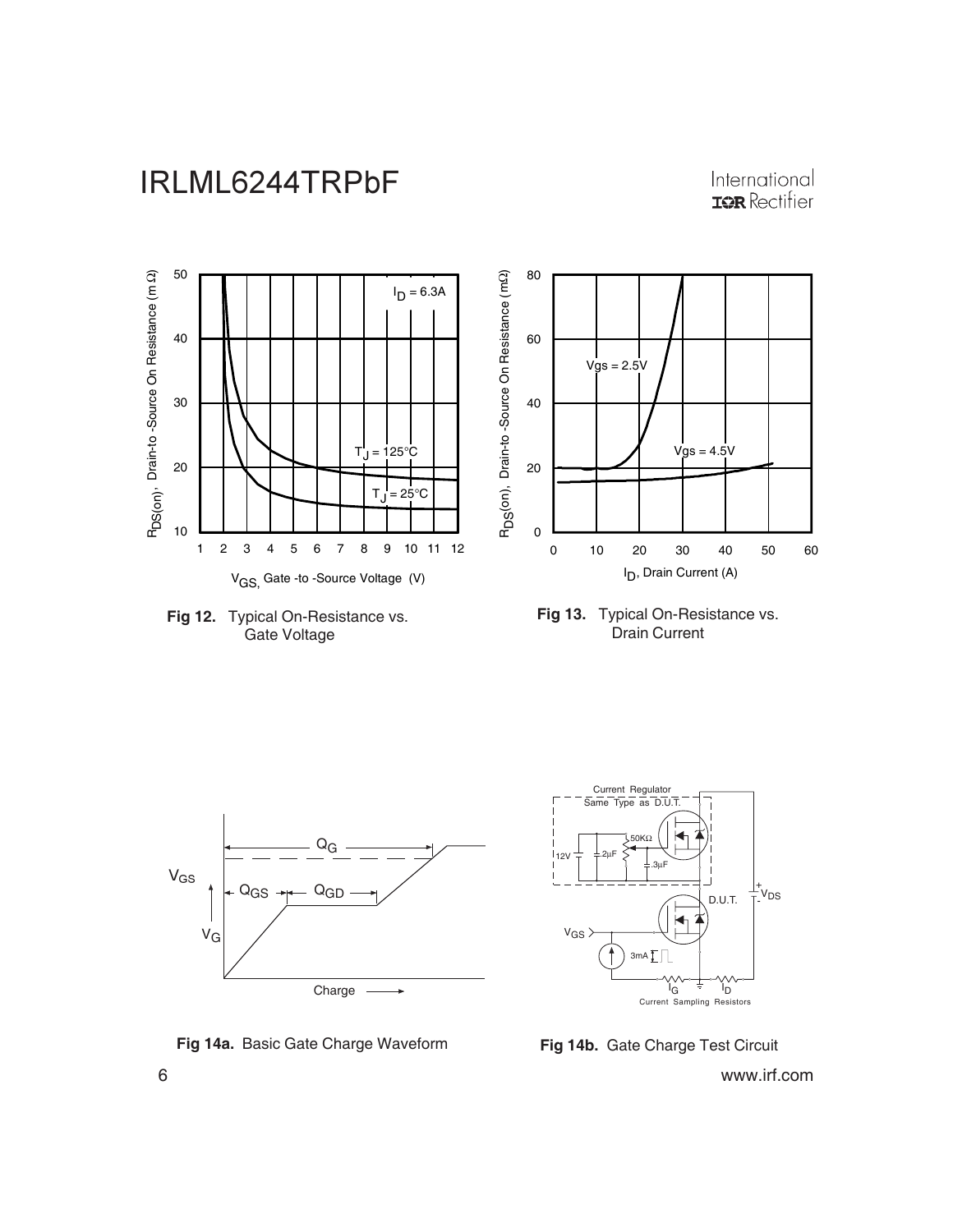





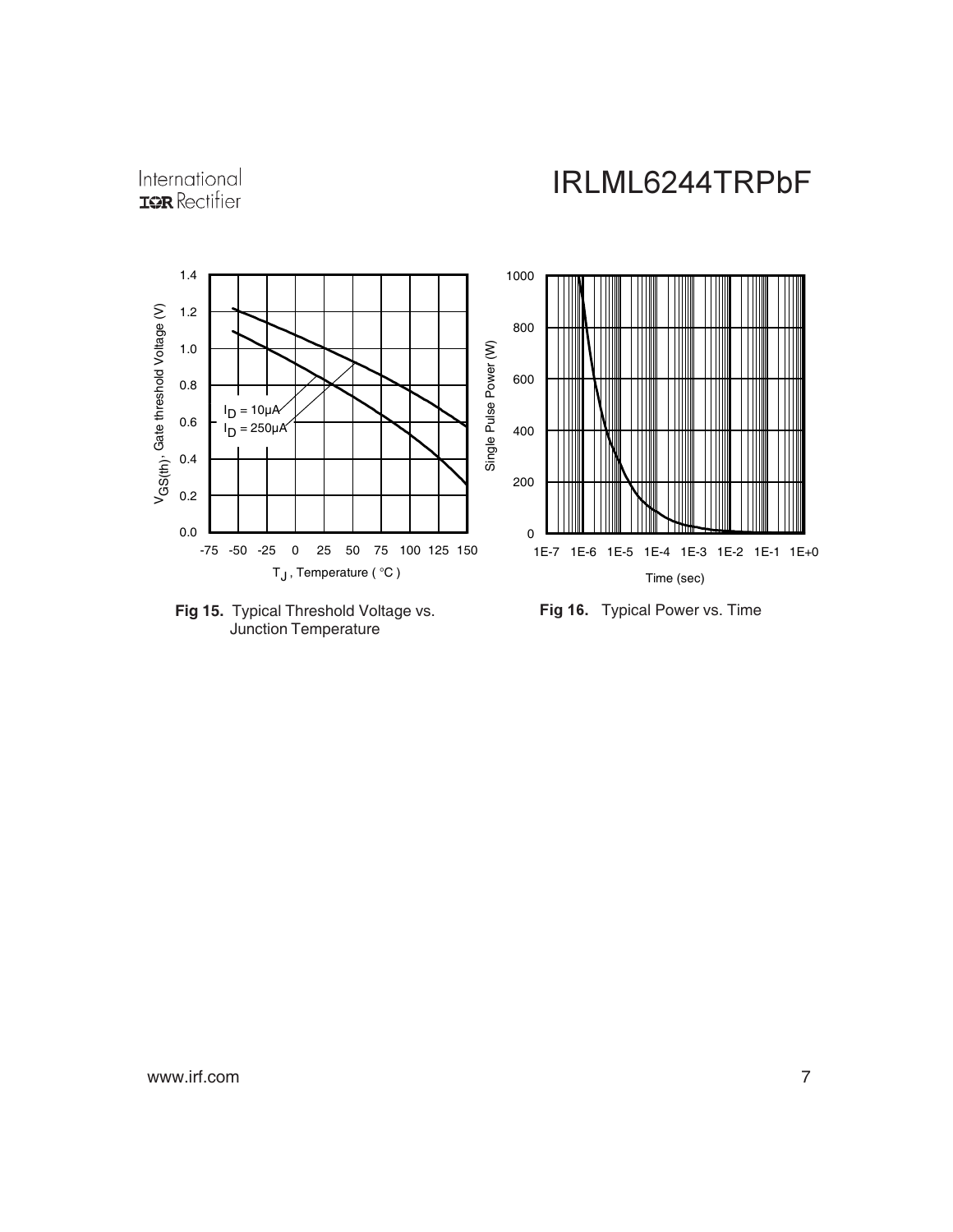### Micro3 (SOT-23) Package Outline

Dimensions are shown in millimeters (inches)



| <b>DIMENSIONS</b> |                    |            |               |            |
|-------------------|--------------------|------------|---------------|------------|
| <b>SYMBOL</b>     | <b>MILLIMETERS</b> |            | <b>INCHES</b> |            |
|                   | <b>MIN</b>         | MAX        | <b>MIN</b>    | MAX        |
| А                 | 0.89               | 1.12       | 0.035         | 0.044      |
| A1                | 0.01               | 0.10       | 0.0004        | 0.004      |
| A2                | 0.88               | 1.02       | 0.035         | 0.040      |
| b                 | 0.30               | 0.50       | 0.012         | 0.020      |
| C                 | 0.08               | 0.20       | 0.003         | 0.008      |
| D                 | 2.80               | 3.04       | 0.110         | 0.120      |
| Е                 | 2.10               | 2.64       | 0.083         | 0.104      |
| E <sub>1</sub>    | 1.20               | 1.40       | 0.047         | 0.055      |
| e                 | 0.95               | BSC        | 0.037         | BSC        |
| e1                | 1.90               | <b>BSC</b> | 0.075         | BSC        |
| L                 | 0.40               | 0.60       | 0.016         | 0.024      |
| L1                | 0.54               | REF        | 0.021         | REF        |
| L <sub>2</sub>    | 0.25               | <b>BSC</b> | 0.010         | <b>BSC</b> |
| A                 | U                  | 8          | n             | 8          |

International **ISR** Rectifier

1. DIMENSIONING & TOLERANCING PER ANSI Y14.5M-1994 2. DIMENSIONS ARE SHOWN IN MILLIMETERS [INCHES]. 3. CONTROLLING DIMENSION: MILLIMETER.<br>4 DATUM PLANE HIS LOCATED AT THE MOLD PARTING LINE. ΑΔΟΛΊΜΗ ΡΑΝΈ Η ISLOCATED AT THE MOLD PARTING LINE<br>ΑΔΟΛΊΜΗ ΡΑΝΈ Η SUCCATED AT THE MOLD PARTING LINE<br>ΑΔΟΛΊΡΙΟΣΟΝ SU AND ET ARE MEASURED AT DATUM PLANE H. DIMENSIONS DOES<br>NOT INCLUDE MOLD PROTRUSIONS OR INTERLEAD FLASH MOLD

#### Micro3 (SOT-23/TO-236AB) Part Marking Information



Note: For the most current drawing please refer to IR website at: http://www.irf.com/package/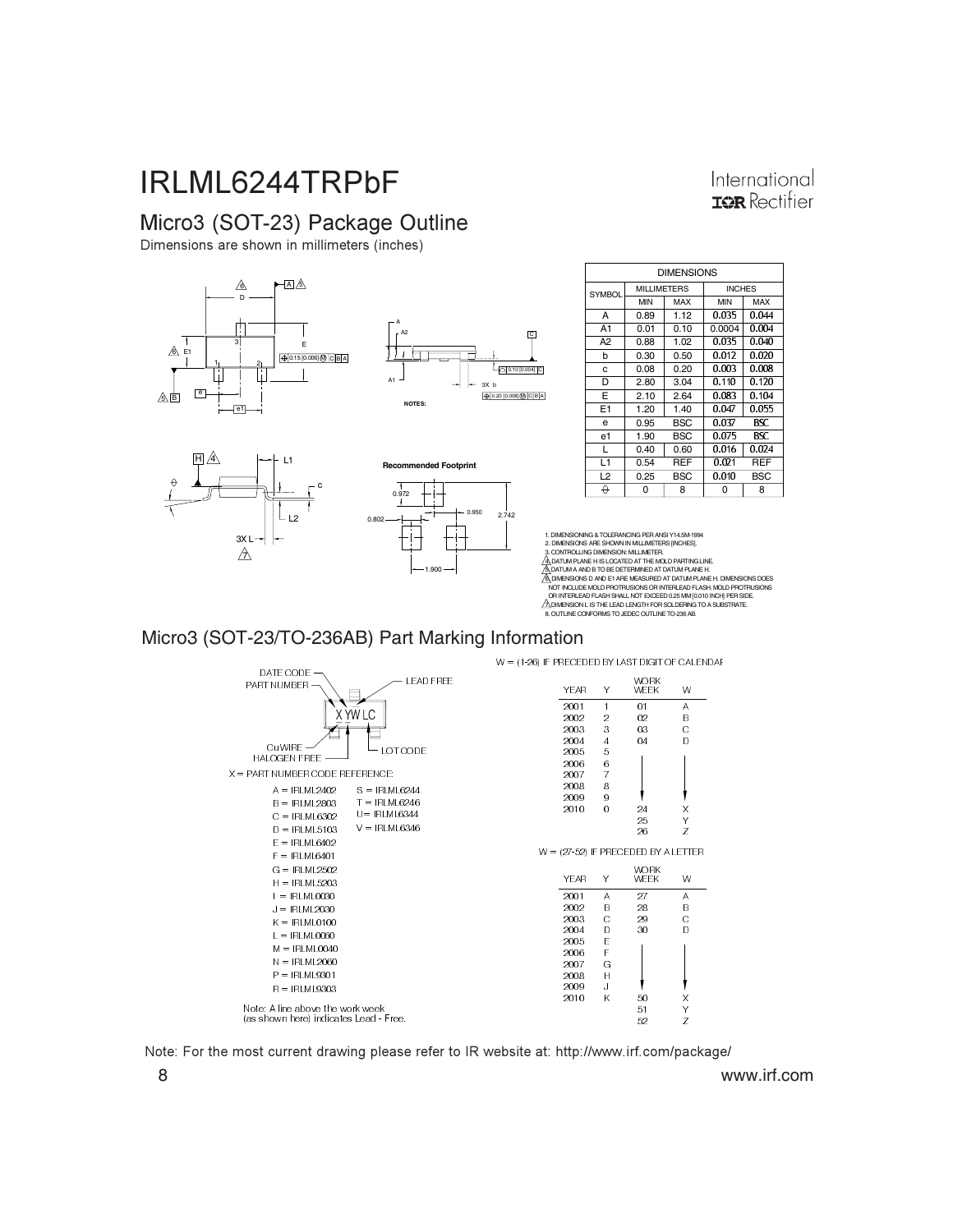International **IQR** Rectifier

### Micro3™ (SOT-23) Tape & Reel Information

Dimensions are shown in millimeters (inches)



Note: For the most current drawing please refer to IR website at: <u>http://www.irf.com/package/</u>